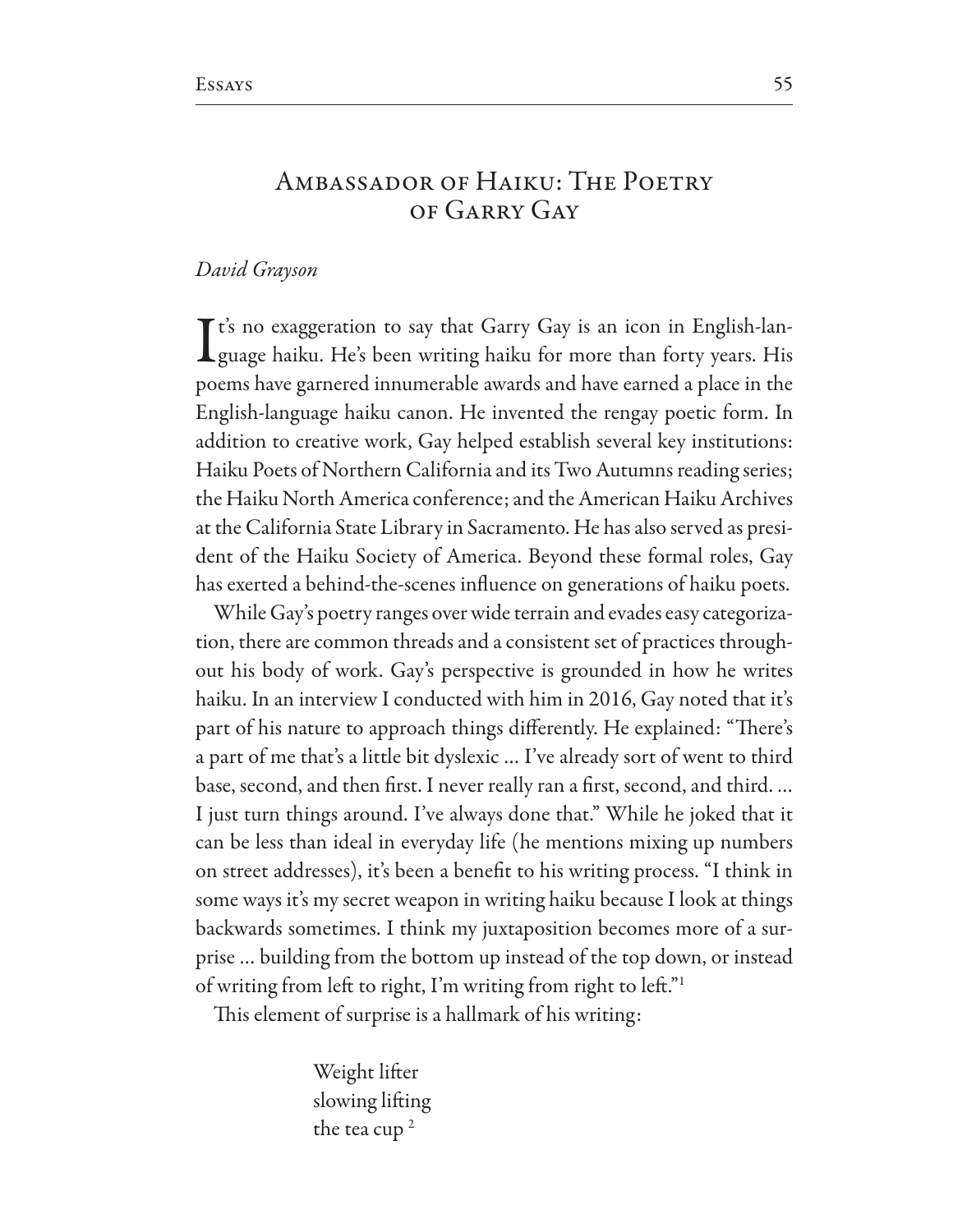Composing a haiku with an end in mind, or at least sensing where it might end, is similar to how some prose authors approach fction writing. Gay noted: "Sometimes when you're writing a story, it really helps if you know the ending."3

> Red-winged blackbird defending his territory with a song<sup>4</sup>

In these two poems, Gay produces a twist after setting a context in the frst two lines. But haiku is not storytelling. Haiku usually capture a slice of a larger narrative—what Jim Kacian describes as a "cross-sectional" cut across a story.<sup>5</sup> In the blackbird haiku, for example, there is a larger plot that the reader can sense but doesn't know: Defending his territory from whom—another blackbird? The narrator who unwittingly crossed into his path?

> First dream of the year a chameleon changes color<sup>6</sup>

In this haiku, the surprise is the connection between the two parts: "frst dream" and the chameleon changing color. Upon waking from a dream, one can feel a sudden and dramatic shif in mood and emotion, which can feel like a bodily experience. This haiku illustrates Lee Gurga's observation that "sometimes what is unexpected is the associations of the images."7

Another hallmark of Gay's work is supple imagery. In all three poems shared so far, the images are clear and vivid. This may not be a surprise to readers who are aware of Gay's career as a professional photographer.

> from the bottom of the tray your smile slowly develops 8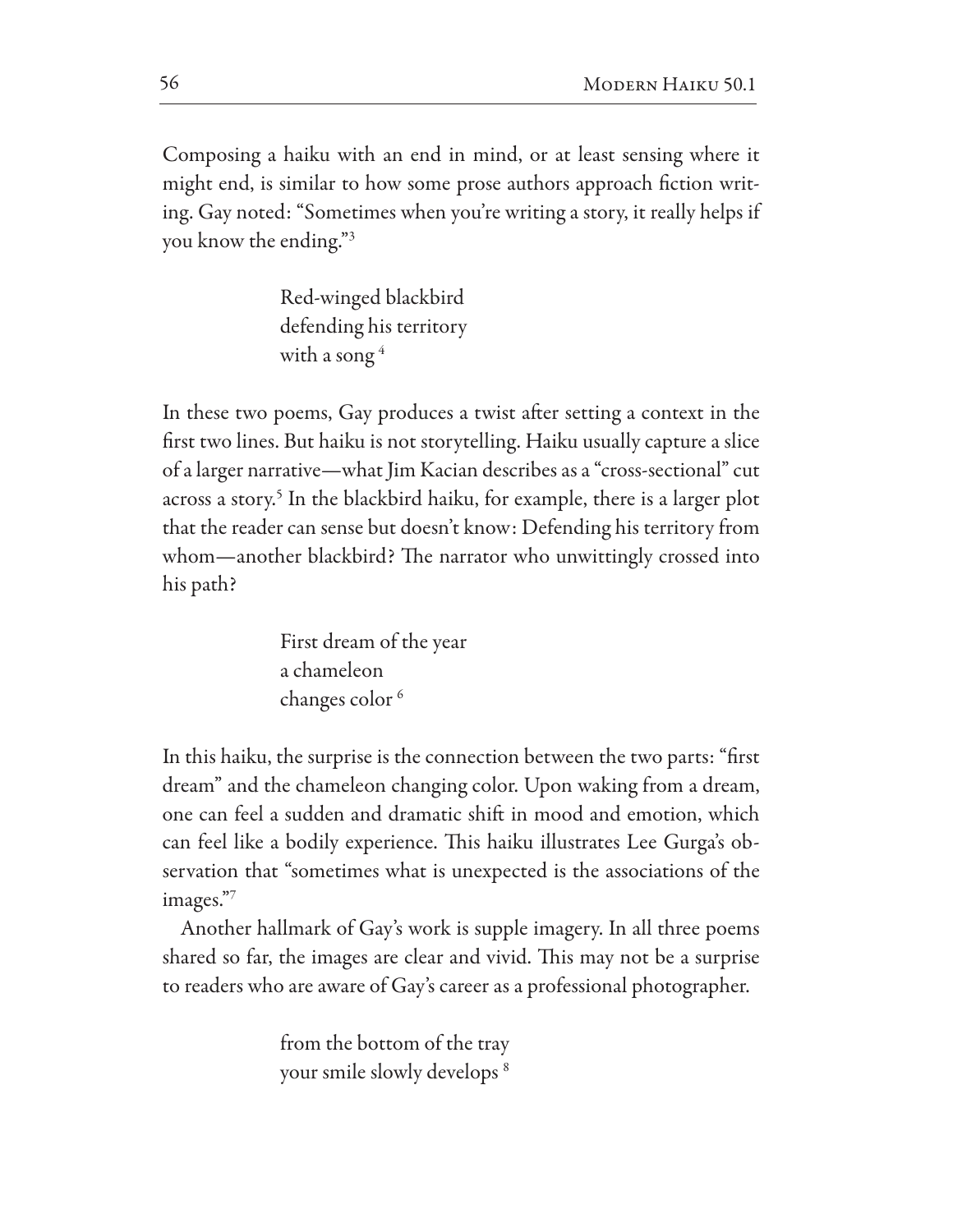Gay refected that he grew artistically in these two art forms—haiku and photography—together over time: "I certainly have pondered this pretty much my whole career of writing… I was writing poetry since high school, and high school is where I really started photography. So the writing blossomed at the same time." Gay characterized himself as a "studio still life photographer… concept photographer." He described his process: "I'm all day long building little sets of conceptual ideas and photographing them. … But I think that all still applies to my haiku as well because the haiku is very in the moment. … You set up something for someone to enter, and then you've lead them down some path. … Nonetheless, you still set up a picture, you still set up a scene."9

Gay noted that in photography, "you want to take that photograph at the peak of the action. And if you miss it, then you really don't come up with a great photograph."<sup>10</sup>

> Where the ripple was the fsherman casts his line; another ripple  $11$

Sequence is key in this haiku. The first ripple has moved or disappeared before the second materializes. Small happenings like these that we encounter each day are reminders of the ephemeral rhythm of life.

> White morning glory; a luna moth unfolds with it 12

As in the fsherman poem, the right timing is a complement to the right imagery. Here, the moth unfolding with the flower points to a transition. Robert Spiess declared: "Those haiku that intimate a point of transition, the moment of transformation, Yes!"13

The morning glory haiku highlights another constituent of Gay's images, the use of color. Gay characterized his photographic style as "colorful and bright and graphic,"<sup>14</sup> and the same is true in his verse.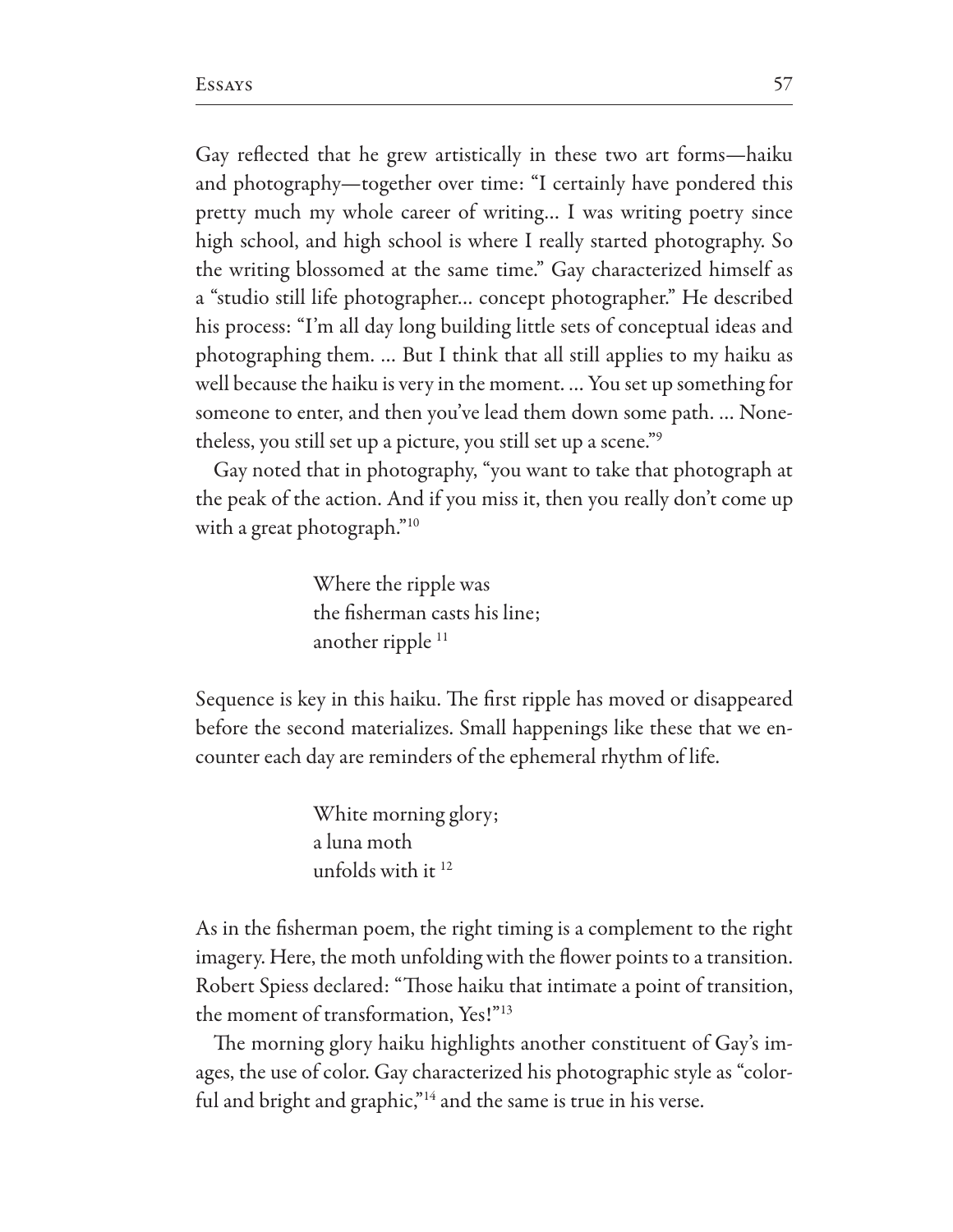Blueberries we show each other our tongues<sup>15</sup>

Of course, in some cases no specific color needs to be directly named in order to paint a picture:

> Watermelon rind, sitting in its own juice the summer sun 16

Gay has noted: "Humor in haiku can be a very efective tool."17 Readers familiar with his work will recognize the centrality of humor.

> Hole in the ozone my bald spot… sunburned<sup>18</sup>

The outspoken humor in this well-known poem is the type that many readers might associate with senryu (though nature is present in an indirect way via the ozone layer). But Gay's humor also occurs in more traditional haiku that are grounded in nature.

> Navajo moon the coyote call not a coyote <sup>19</sup>

This poem is a perfect example of traditional haiku in that it expresses a relationship of humans to nature. Something in nature (the full moon) triggers a human response. The character is influenced by the environment; indeed, he or she can be viewed as part of (embedded in) the environment. Additionally, the distinction between the subject and the object is fuzzy. Is the subject (the doer of the action) the man or woman who howls like a coyote? Or is the subject the moon?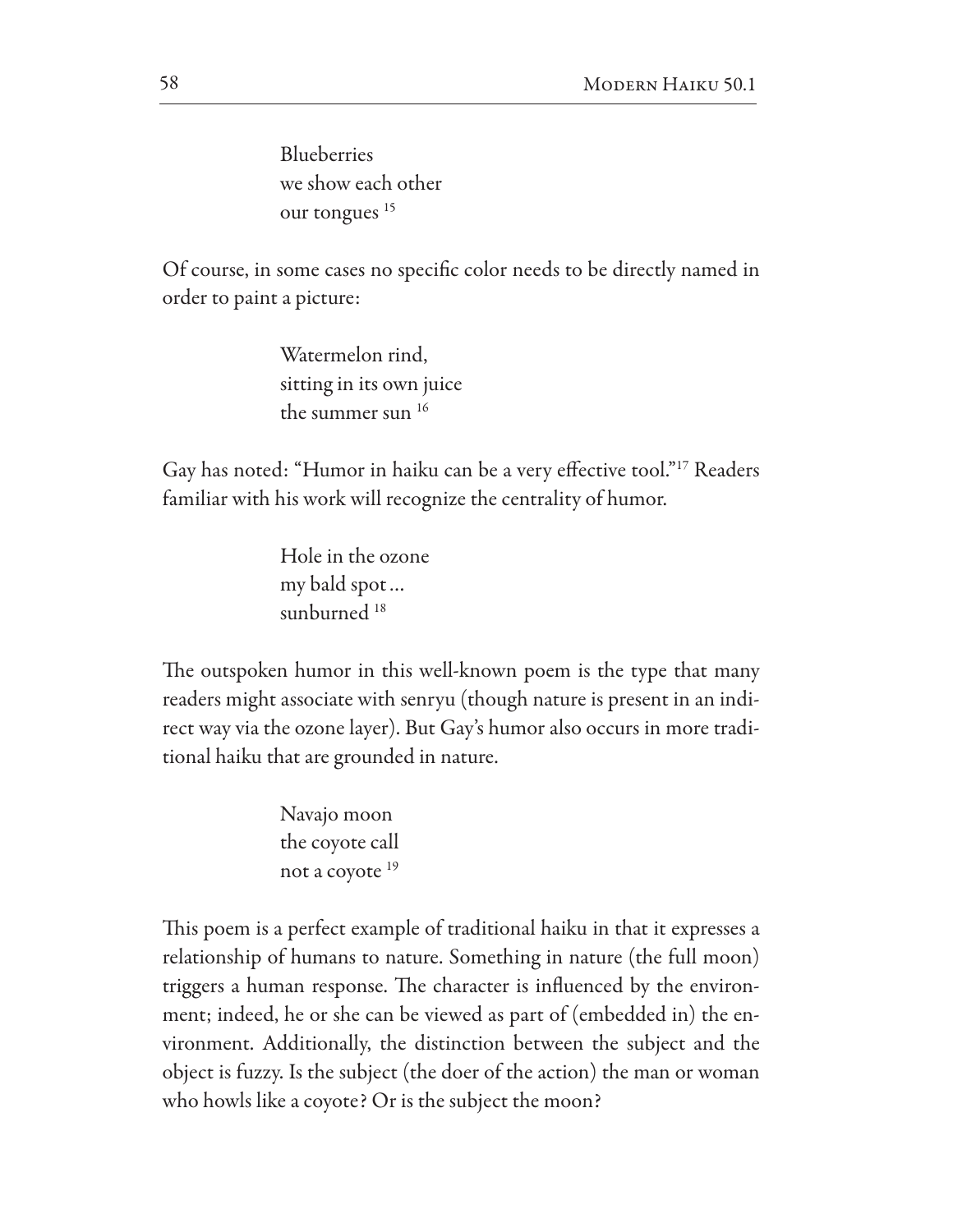River Baptism for those of us not sure the rain starts 20

The same relationship is present in this ritual. The ceremony of a baptism is—for a moment—a literal union of person and nature, as the convert is plunged into water. The rain is nature intruding into an event of which it was already a part. Here Gay pokes fun at how the fckleness of the weather exerts influence over us—in this case, providing a second baptism of sorts.

Formally, the attributes of Gay's poetry have been consistent. He typically writes in three lines and he usually capitalizes the frst word of the haiku. Of course, this practice of capitalization has fallen out of favor, or at least is not as common as it once was. Gay noted that when he has written a haiku without the initial capitalization, if an editor is familiar with his work he'll sometimes be asked if he meant to capitalize it! On a more circumspect note, he told me that he "heard one poet (who I won't name) say at one of the haiku conferences … [that] she cannot access or get beyond a haiku if the frst letter is capitalized. And I took that to heart. I thought, 'Wow, is my work not getting through to people because of a capital letter in the frst sentence?' It didn't make me change it, but it was something I was awakened to that I'd never considered."21 In "Notes on Haiku Capitalization and Punctuation," Michael Dylan Welch reflects that these "preferences become part of your style," and that is certainly the case with Gay.22

Whether rooted in the natural world or casting his gaze on his fellow humans, Gay ranges over wide subject matter. But every writer has signature topics or themes that he or she revisits. For Gay, his home state is one important motif. He grew up in Southern California and has lived his adult life in Northern California, in both the San Francisco Bay Area and Wine Country.

> A crow among the seagulls tourist season<sup>23</sup>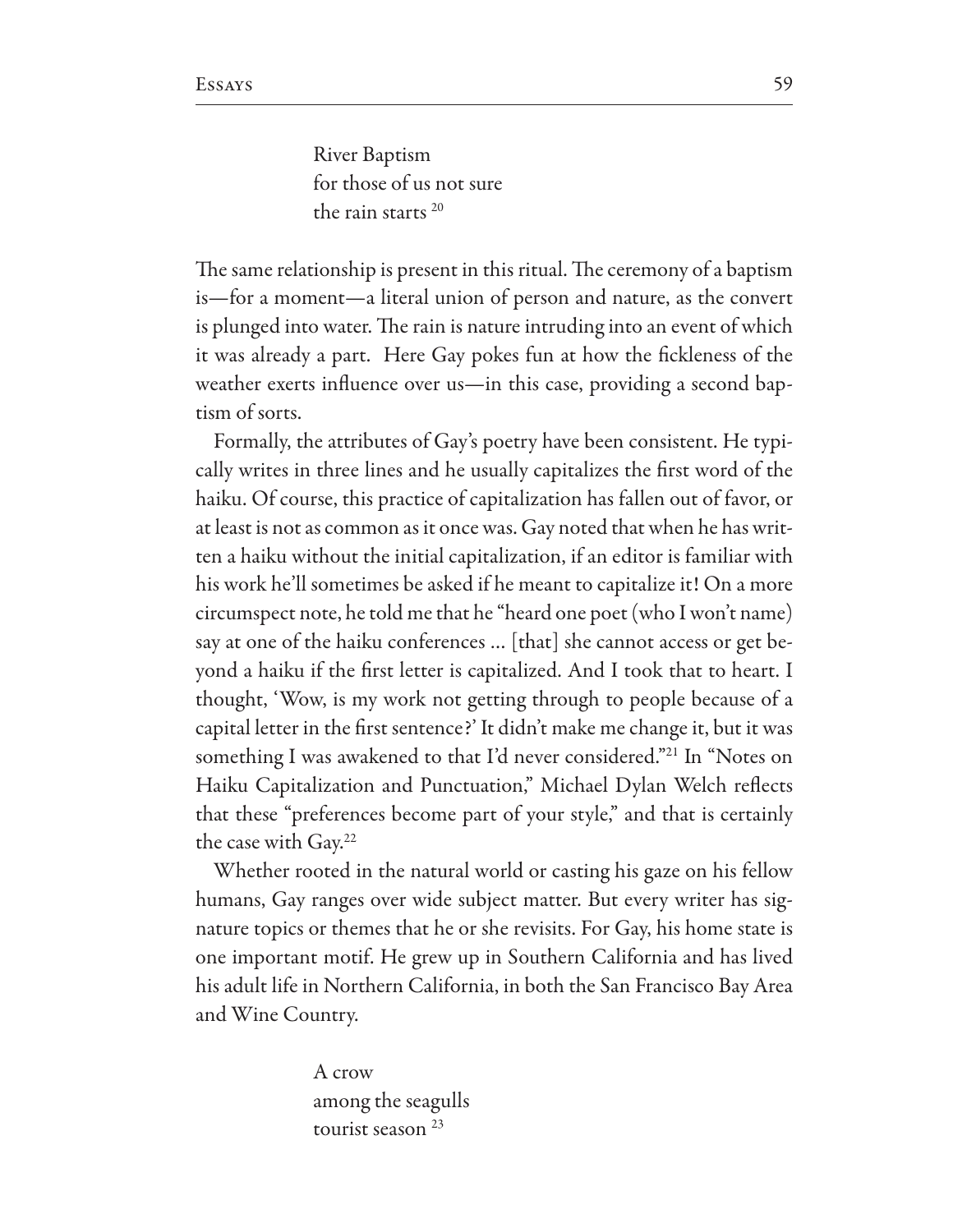California's cities and wine regions are global destinations. Tourists are a common sight—as are those who try to take advantage of them, in harmless ways or worse.

Afershock the crowded doorway

Along the West Coast, earthquakes are a fact of life. Every student in California schools learns how to prepare for an earthquake. During a tremor, the guidance is to take shelter under something stable like a sturdy table or doorframe. What's interesting about this poem is the indentation of the last two lines, which visually breaks or fractures the poem, evoking an earthquake. The em dash reinforces this.

Gay lives in Sonoma County, near the city of Santa Rosa, which suffered a devastating fire in October 2017. The fire destroyed 2,800 homes in the city and took twenty-four lives in Sonoma County.

> This autumn rain my neighbor has no roof 25

He wrote this poem many years ago. Of course, it references the famous verse by Basho, but it seems like it could have been written today—as a response to the fre. Gay could not foresee the frestorm and its devastation, but he composed a poem that not only refected haiku heritage but was sufficiently flexible to provoke readers to reflect on a variety of experiences. In this sense, this haiku allows the reader to fnish it in diferent ways during diferent times (just as the inspirational Basho poem does).

Two poems published in *Mariposa* in 2018 are likely about the fire:<sup>26</sup>

| Worn map            |
|---------------------|
| the creases         |
| through my hometown |

Waiting for rain I still carry a broken compass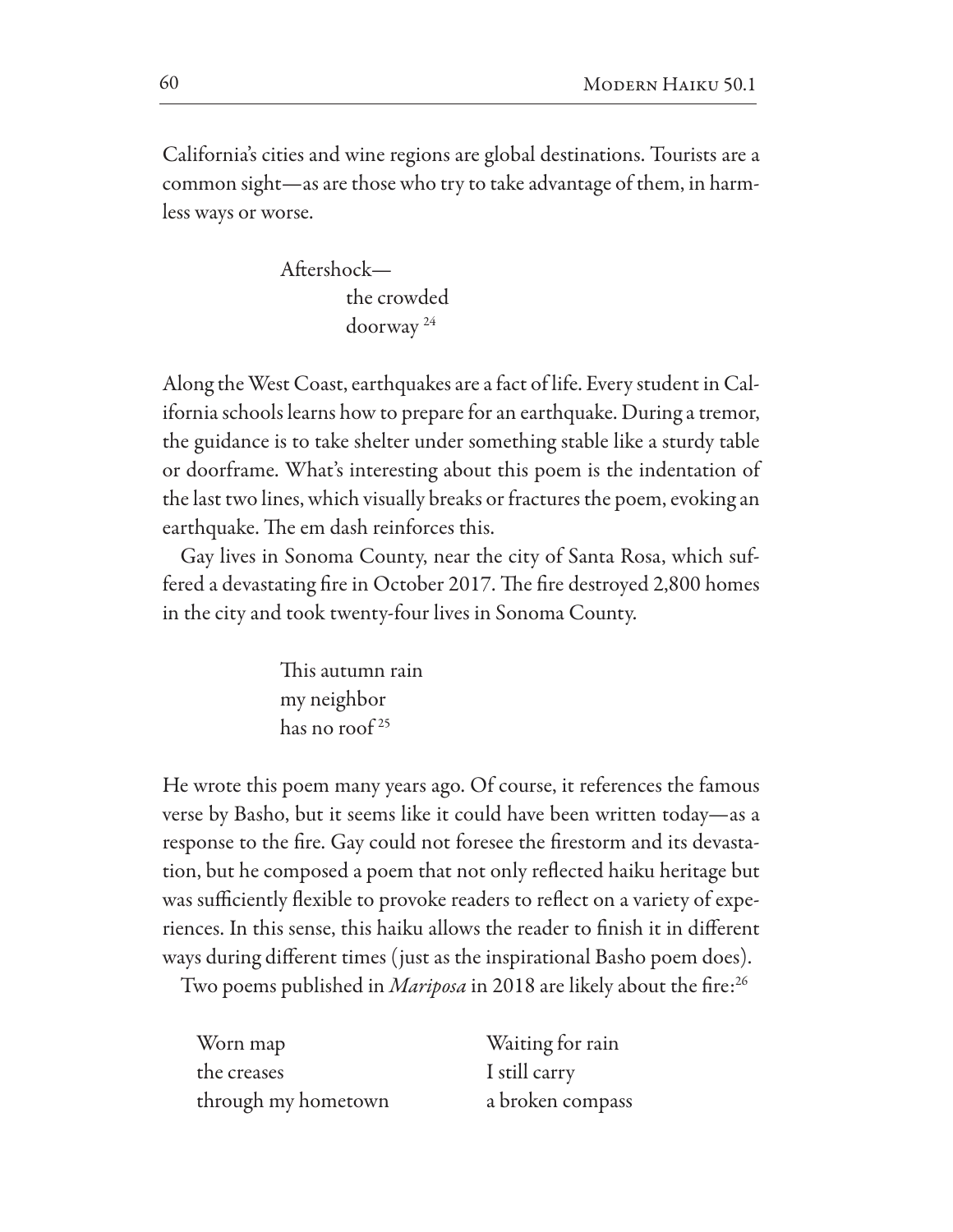An entire neighborhood in Santa Rosa (Coffey Park) was destroyed erased (temporarily) from the map. In the second poem, the broken compass is evocative of being lost in a new landscape. What was once intact no longer exists. Familiar landmarks are gone or changed. These are pregnant with emotions commensurate with the disaster.

William Carlos Williams famously declared "no ideas but in things."27 Certain objects as well as specific kigo recur in his work. One such example is "walking stick."

| Along the trail           | Autumn woods                       |
|---------------------------|------------------------------------|
| trading one walking stick | yesterday's walking stick          |
| for another 28            | just where I left it <sup>29</sup> |

A walking stick is not commonly listed as a kigo, but it does perform some of the same functions in Gay's haiku. It has rich associations around experiences like nature, travel, and aging. When I asked Gay about these two haiku, he noted: "These are cases where they are true stories. They were not invented haiku in any way." He reflected: "Often when I hike, I'm starting a trail and I'll just find one. There'll be a branch that I just think, 'Well, that'd make a perfect hiking stick. I don't know I need one but I'm just going to pick that up in case it will help me along the way,' and I'll grab it. So it was really just a stimulus from an early experience." 30

| Along the way                         | Beach walk           |
|---------------------------------------|----------------------|
| an old oak branch                     | a stray dog          |
| becomes a walking stick <sup>31</sup> | brings me a stick 32 |

These two haiku capture the experience that Gay just described. Although it might not seem so at first read, these are quintessential nature haiku. In each case the (human) narrator becomes a part of the environment. They take a literal piece of nature (a stick) and it becomes in a way a part of them, functionally (physical aid for walking) and emotionally (a comfort).

A classic kigo that recurs in his haiku is "dandelions." Gabi Greve notes in the World Kigo Database: "One of the most common weeds, it may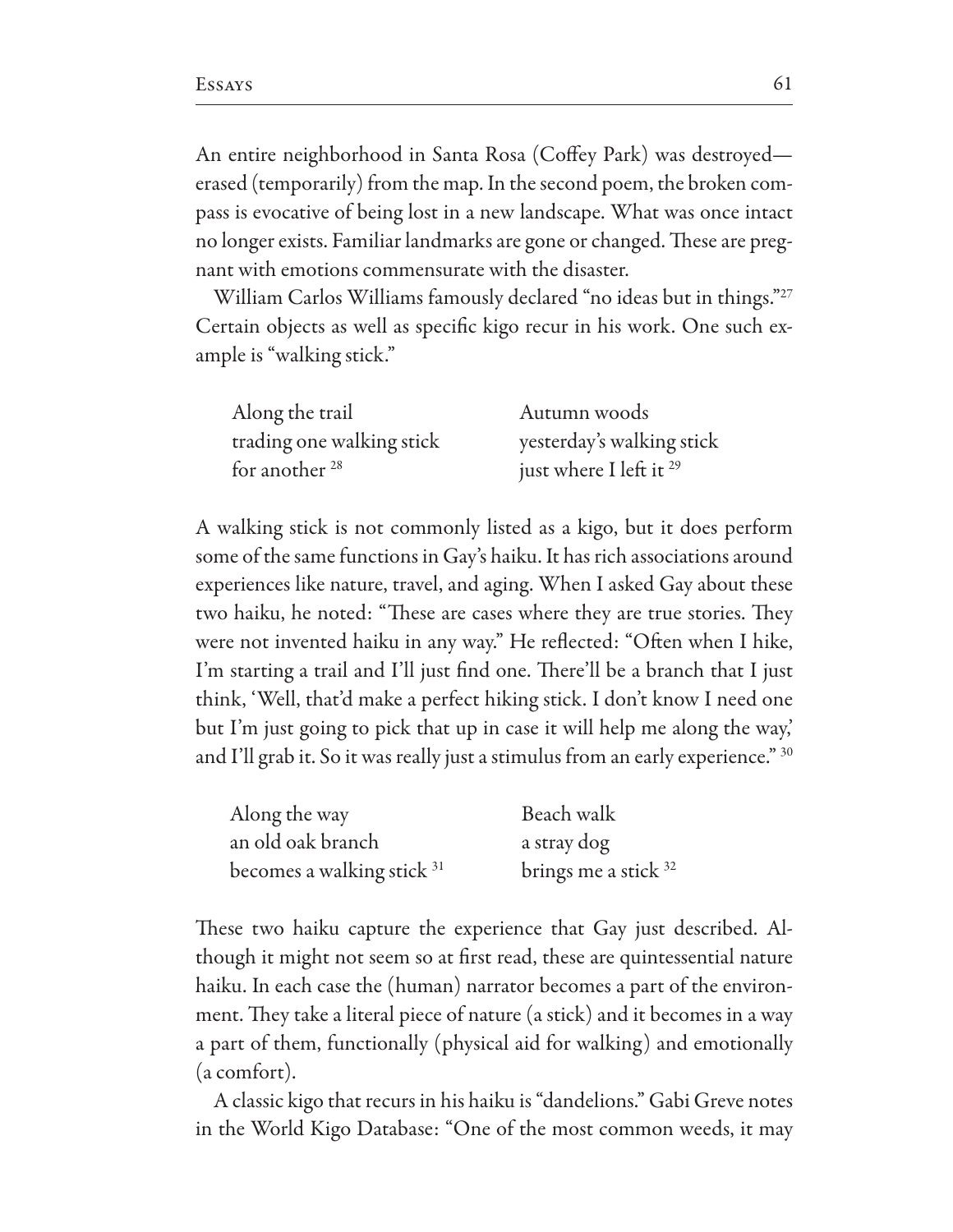be found almost everywhere in the United States and will grow almost anywhere."<sup>33</sup> It can be challenging to write haiku with popular kigo in a fresh way.

| end of the world          | I wish I had                  |
|---------------------------|-------------------------------|
| I blow apart              | a secret to keep              |
| a dandelion <sup>34</sup> | dandelion seeds <sup>35</sup> |

One interesting point about these dandelion haiku is how personal they are. A first person pronoun is used in each. Robert Speiss noted: "It is this subjective aspect that accounts for very much of the difference between a haiku that is merely descriptive per se and one that engenders intuitional feeling—and this is the deciding factor between a haiku in which the poet simply records stimuli and one in which the poet is in accord with the haiku moment."<sup>36</sup> Other kigo that reappear in Gay's haiku (in various expressions) include the moon, autumn, snow, and clouds.

Gay's poetry spans more than four decades and his unique voice has been recognized since early in his career. The previously quoted haiku of the fisherman casting his line earned an Honorable Mention in the Harold Henderson Memorial contest in 1979; the "tourist season" senryu won Honorable Mention in the annual HPNC Senryu contest in 2014. This is a span of thirty-five years! One of the pleasures of reading Gay is discovering poems that were composed years ago that are still fresh and alive. Gay's plate remains full with writing, events, and organizational work—ensuring that the haiku communities he's fostered continue to thrive in the future.

## NOTES:

<sup>1</sup> Interview with Garry Gay by David Grayson. April 2016. Fort Mason, San Francisco.

<sup>2</sup> Gay, Garry. "Revelations: Unedited - Laughing At Myself." *Frogpond* 33.2 (Spring/Summer 2010), 39.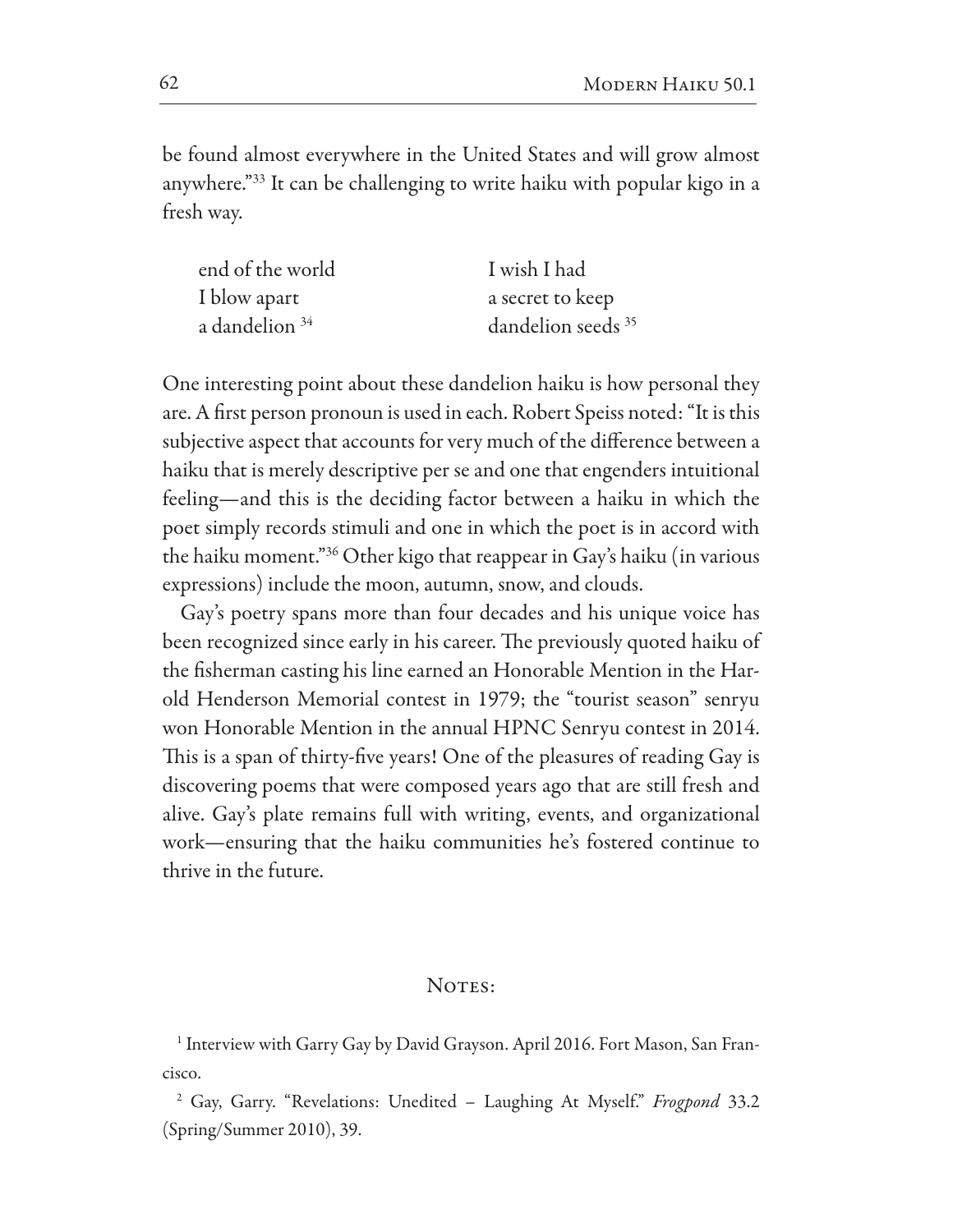<sup>3</sup> Gay, interview.

<sup>4</sup> Per Diem, May 2013: "Birds." Edited by H. G. Murtha. The Haiku Foundation: http://www.thehaikufoundation.org/per-diem-archive-details/?IDcat=267  $(Ac$ cessed October 28, 2018).

<sup>5</sup> Kacian, Jim. "Haiku as Anti-Story." Speech given at the International Haiku North America Conference - August 7, 2009. http://www.gendaihaiku.com/kacian/anti-story.html (Accessed October 28, 2018).

 $<sup>6</sup> *Mariposa*$  32 (Spring/Summer 2015), 21.</sup>

<sup>7</sup> Gurga, Lee with Charles Trumbull. Haiku: A Poet's Guide. Lincoln, IL: Modern Haiku Press, 2003: 40.

<sup>8</sup> From the rengay "Snapshot" by Cherie Hunter Day and Garry Gay. Appears in Garry Gay, "Writing Rengay." http://www.graceguts.com/rengay-essays/writingrengay (Accessed October 28, 2018).

<sup>9</sup> Gay, interview.

 $10$  Ibid.

<sup>11</sup> Honorable Mention. 1979 Harold G. Henderson Memorial Haiku Awards. http://www.hsa-haiku.org/hendersonawards/henderson.htm.

<sup>12</sup> Woodnotes 6 (Summer 1990).

<sup>13</sup> Spiess, Robert. A Year's Speculations on Haiku. Madison, Wisconsin: Modern Haiku Press, 1995): 15.

<sup>14</sup> Gay, interview.

<sup>15</sup> Honorable Mention. 1993 Gerald Brady Memorial Senryu Awards.

http://www.hsa-haiku.org/bradyawards/brady.htm.

<sup>16</sup> Honorable Mention, 1989 Harold G. Henderson Memorial Haiku Awards.

http://www.hsa-haiku.org/hendersonawards/henderson.htm.

<sup>17</sup> "Revelations: Unedited - Laughing At Myself," 37.

<sup>18</sup> Third Place. 1989 Gerald Brady Memorial Senryu Awards.

http://www.hsa-haiku.org/bradyawards/brady.htm#Year1989.

<sup>19</sup> First Place. 2011 Harold G. Henderson Memorial Haiku Awards.

http://www.hsa-haiku.org/hendersonawards/henderson.htm.

<sup>20</sup> Mariposa 12 (Spring-Summer 2005).

<sup>21</sup> Gay, interview.

<sup>22</sup> Welch, Michael Dylan. "Notes on Haiku Capitalization and Punctuation," Vancouver Cherry Blossom Festival website: https://www.vcbf.ca/notes-on-haiku-capitalization-and-punctuation (Accessed October 28, 2018).